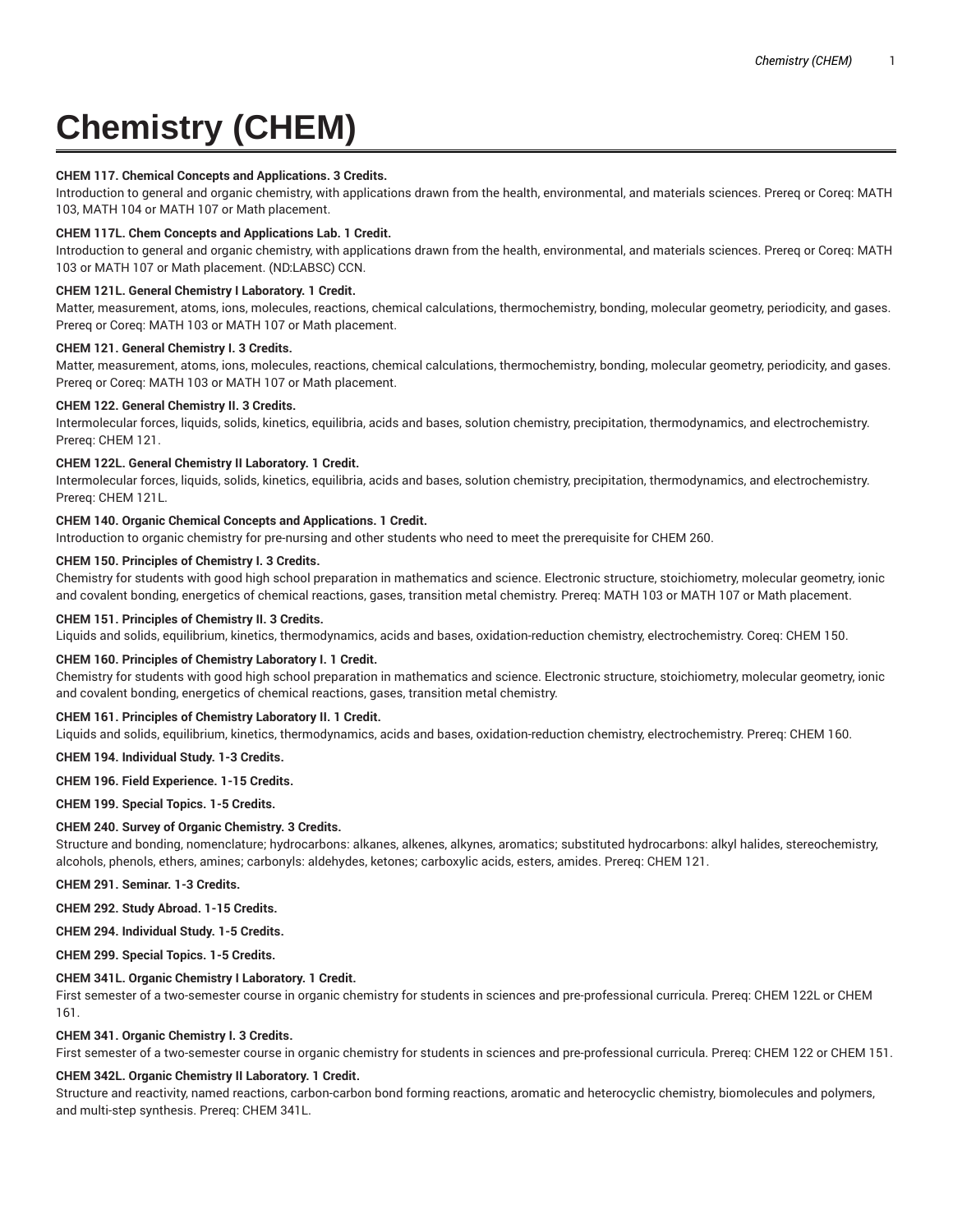## **CHEM 342. Organic Chemistry II. 3 Credits.**

Structure and reactivity, named reactions, carbon-carbon bond forming reactions, aromatic and heterocyclic chemistry, biomolecules and polymers, and multi-step synthesis. Prereq: CHEM 240 or CHEM 341.

## **CHEM 353. Majors Organic Chemistry Laboratory I. 1 Credit.**

Organic functional group synthesis. Modern analytical tools for functional group analysis and structure determination. Coreq: CHEM 341.

#### **CHEM 354. Majors Organic Chemistry Laboratory II. 2 Credits.**

More advanced aspects of organic laboratory operations, synthesis, analysis, and structure determination using spectroscopic techniques. Coreq: CHEM 342.

#### **CHEM 364. Physical Chemistry I. 3 Credits.**

Mathematical and physical basis of chemical phenomena. Emphasis on quantum chemistry and spectroscopy. Prereq: CHEM 122 or CHEM 151, MATH 259 or MATH 265, PHYS 252.

## **CHEM 365. Physical Chemistry II. 3 Credits.**

Mathematical and physical basis of chemical phenomena. Emphasis on chemical thermodynamics. Prereq: CHEM 122 or CHEM 151, MATH 259 or MATH 265 and PHYS 252.

#### **CHEM 379. Study Tour Abroad. 1-6 Credits.**

#### **CHEM 380. Chemistry Junior Seminar. 1 Credit.**

Includes discussion of chemistry topics, technical writing instruction and assignments; participation in senior seminar discussions.

**CHEM 391. Seminar. 1-3 Credits.**

**CHEM 392. Study Abroad. 1-15 Credits.**

**CHEM 394. Individual Study. 1-5 Credits.**

**CHEM 397. Fe/Coop Ed/Internship. 1-4 Credits.**

**CHEM 399. Special Topics. 1-5 Credits.**

## **CHEM 425. Inorganic Chemistry I. 3 Credits.**

Electronic structure, ionic and covalent structure and bonding, point groups and symmetry, coordination chemistry, acid-base and redox chemistry. Prereq: CHEM 364. {Also offered for graduate credit - see CHEM 625.}.

#### **CHEM 426. Crystallography/Crystal Chemistry. 2 Credits.**

Geometric and space group crystallography. Structure and bonding in common minerals and industrially important solids. Structure-property relationships. Half semester. {Also offered for graduate credit - see CHEM 626.}.

## **CHEM 427. X-Ray Diffraction. 2 Credits.**

Analytical X-ray powder diffraction for qualitative and quantitative analysis of crystalline solids. Crystal structure analysis using powder methods. Introduction to X-ray fluorescence spectrometry. Half semester. {Also offered for graduate credit - see CHEM 627.}.

#### **CHEM 428. Geochemistry. 3 Credits.**

Introduction to geochemistry: chemistry of the Earth, groundwater, isotopes, global geochemical cycles, geochemical modeling, and environmental geochemistry. Recommended: CHEM 121 or CHEM 150. Cross-listed with GEOL 428. (alternate years) {Also offered for undergraduate credit - see CHEM 628.}.

#### **CHEM 429. Inorganic Chemistry Laboratory. 2 Credits.**

Methods of synthesis and characterization of inorganic and organometallic compounds. Prereq: CHEM 354, CHEM 431L. Coreq: CHEM 425.

#### **CHEM 431L. Analytical Chemistry I Laboratory. 2 Credits.**

Chemical equilibrium and its analytical applications; introduction to chromatography and potentiometry. Prereq: CHEM 122L or CHEM 161.

#### **CHEM 431. Analytical Chemistry I. 3 Credits.**

Chemical equilibrium and its analytical applications; introduction to chromatography and potentiometry. Prereq: CHEM 122 or CHEM 151, CHEM 122L or CHEM 161 and CHEM 342.

# **CHEM 432. Analytical Chemistry II. 3 Credits.**

Theory and application of modern instrumental techniques, including spectroscopy and electrochemistry. Prereq: CHEM 431. {Also offered for graduate credit - see CHEM 632.}.

## **CHEM 432L. Analytical Chemistry II Laboratory. 1 Credit.**

Theory and application of modern instrumental techniques, including spectroscopy and electrochemistry. Prereq: CHEM 431L. {Also offered for graduate credit - see CHEM 632L.}.

#### **CHEM 435. Chemical History. 2 Credits.**

Survey of the history of the chemical sciences from the stone-age through the early 1900s. Prereq: CHEM 341. {Also offered for graduate credit - see CHEM 635.}.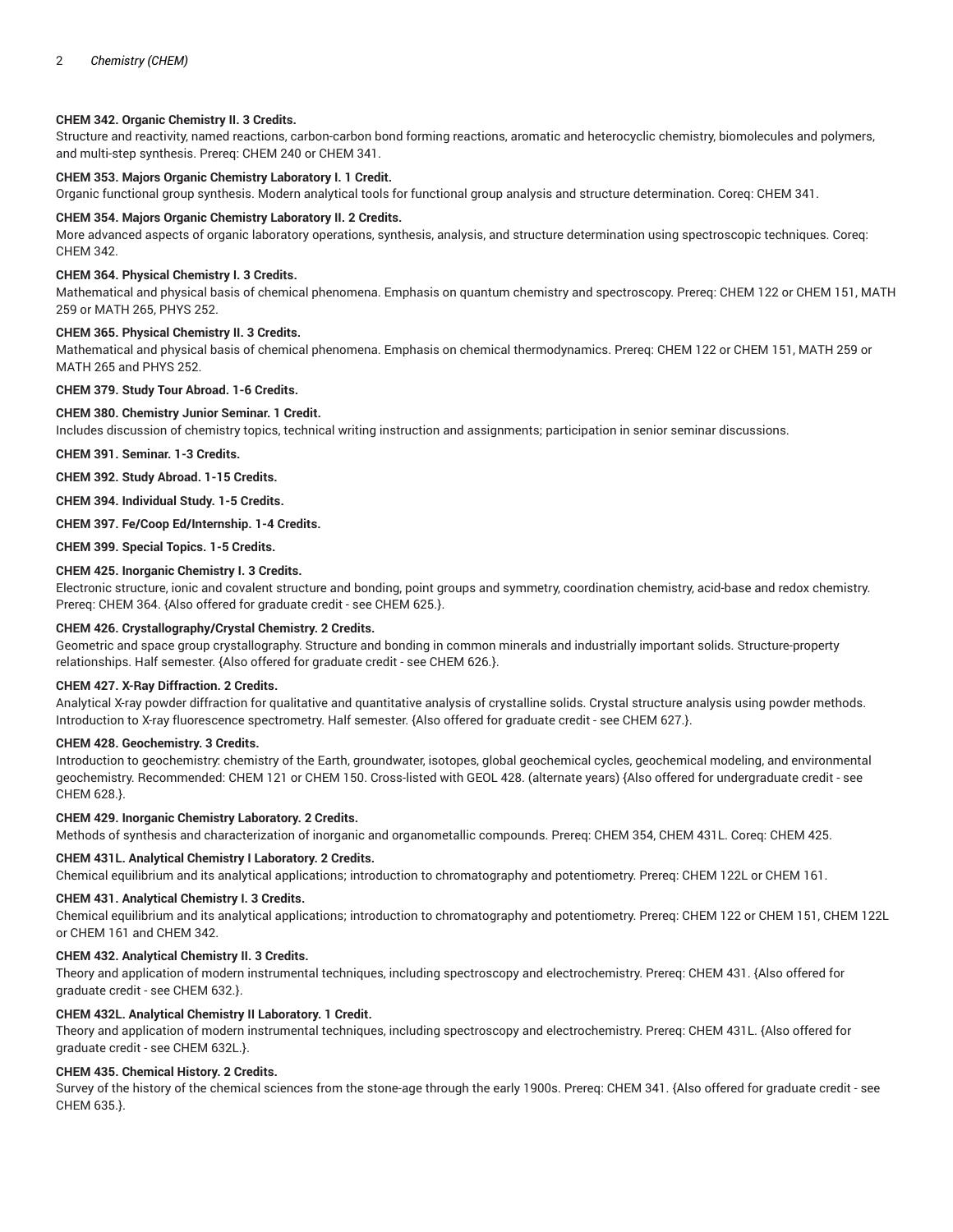## **CHEM 465. Survey of Physical Chemistry. 4 Credits.**

Conceptual approach to physical chemistry including thermodynamics, kinetics, and quantum mechanics. Application of fundamental concepts to the life sciences. 4 lectures. Prereq: MATH 147 or MATH 166 and PHYS 212. {Also offered for graduate credit - see CHEM 665.}.

# **CHEM 471. Physical Chemistry Laboratory. 2 Credits.**

Measurement of thermodynamic and spectroscopic properties of chemical substances, analysis of data. Prereq: CHEM 364.

## **CHEM 472. Surface Chemistry. 2 Credits.**

The object of the course is to enhance the knowledge of experimental and computational techniques in a sub area of physical chemistry. {Also offered for graduate credit - see CHEM 672.}.

# **CHEM 476. Introduction to Computational Quantum Chemistry. 3 Credits.**

This is a mathematically non-rigorous introduction to procedures and capabilities of basic computational quantum chemistry with practical aspects on using common computational chemistry software. Recommended: CHEM 364, CHEM 365. {Also offered for graduate credit - see CHEM 676.}.

**CHEM 491. Seminar. 1-5 Credits.**

**CHEM 492. Study Abroad. 1-15 Credits.**

**CHEM 493. Undergraduate Research. 1-5 Credits.**

**CHEM 494. Individual Study. 1-5 Credits.**

**CHEM 496. Field Experience. 1-15 Credits.**

**CHEM 499. Special Topics. 1-5 Credits.**

## **CHEM 625. Inorganic Chemistry I. 3 Credits.**

Electronic structure, ionic and covalent structure and bonding, point groups and symmetry, coordination chemistry, acid-base and redox chemistry. {Also offered for undergraduate credit - see Chem 425.}.

# **CHEM 626. Crystallography/Crystal Chemistry. 2 Credits.**

Geometric and space group crystallography. Structure and bonding in common minerals and industrially important solids. Structure-property relationships. Half semester. {Also offered for undergraduate credit - see CHEM 426.}.

## **CHEM 627. X-Ray Diffraction. 2 Credits.**

Analytical X-ray powder diffraction for qualitative and quantitative analysis of crystalline solids. Crystal structure analysis using powder methods. Introduction to X-ray fluorescence spectrometry. Half semester. {Also offered for undergraduate credit - see CHEM 427.}.

#### **CHEM 628. Geochemistry. 3 Credits.**

Introduction to geochemistry: chemistry of the Earth, groundwater, isotopes, global geochemical cycles, geochemical modeling, and environmental geochemistry. Cross-listed with GEOL 628. (alternate years) {Also offered for undergraduate credit - see CHEM 428.}.

## **CHEM 632. Analytical Chemistry II. 3 Credits.**

Theory and application of modern instrumental techniques, including spectroscopy and electrochemistry. {Also offered for undergraduate credit - see CHEM 432.}.

## **CHEM 632L. Analytical Chemistry II Laboratory. 1 Credit.**

Theory and application of modern instrumental techniques, including spectroscopy and electrochemistry. {Also offered for undergraduate credit - see CHEM 432L.}.

## **CHEM 635. Chemical History. 2 Credits.**

Survey of the history of the chemical sciences from the stone-age through the early 1900's. {Also offered for undergraduate credit - see CHEM 435.}.

## **CHEM 665. Survey of Physical Chemistry. 4 Credits.**

Conceptual approach to physical chemistry including thermodynamics, kinetics, and quantum mechanics. Application of fundamental concepts to the life sciences. 4 lectures. {Also offered for undergraduate credit - see CHEM 465.}.

## **CHEM 672. Surface Chemistry. 2 Credits.**

The object of the course is to enhance the knowledge of experimental and computational techniques in a sub area of physical chemistry. {Also offered for undergraduate credit - see CHEM 472.}.

# **CHEM 676. Introduction to Computational Quantum Chemistry. 3 Credits.**

This is a mathematically non-rigorous introduction to procedures and capabilities of basic computational quantum chemistry with practical aspects on using common computational chemistry software. {Also offered for undergraduate credit - see CHEM 476.}.

## **CHEM 690. Graduate Seminar. 1-3 Credits.**

**CHEM 696. Special Topics. 1-5 Credits.**

## **CHEM 720. Introduction to Chemical Research. 2 Credits.**

This course will serve as an introduction to research in the molecular sciences, with the goal to prepare graduate students for a successful graduate research experience and for a future research career in the molecular sciences.

## **CHEM 724. Chemical Applications of Group Theory. 1 Credit.**

Symmetry, point groups, basic theory of mathematical groups, application of group theory to chemical bonding and spectroscopy.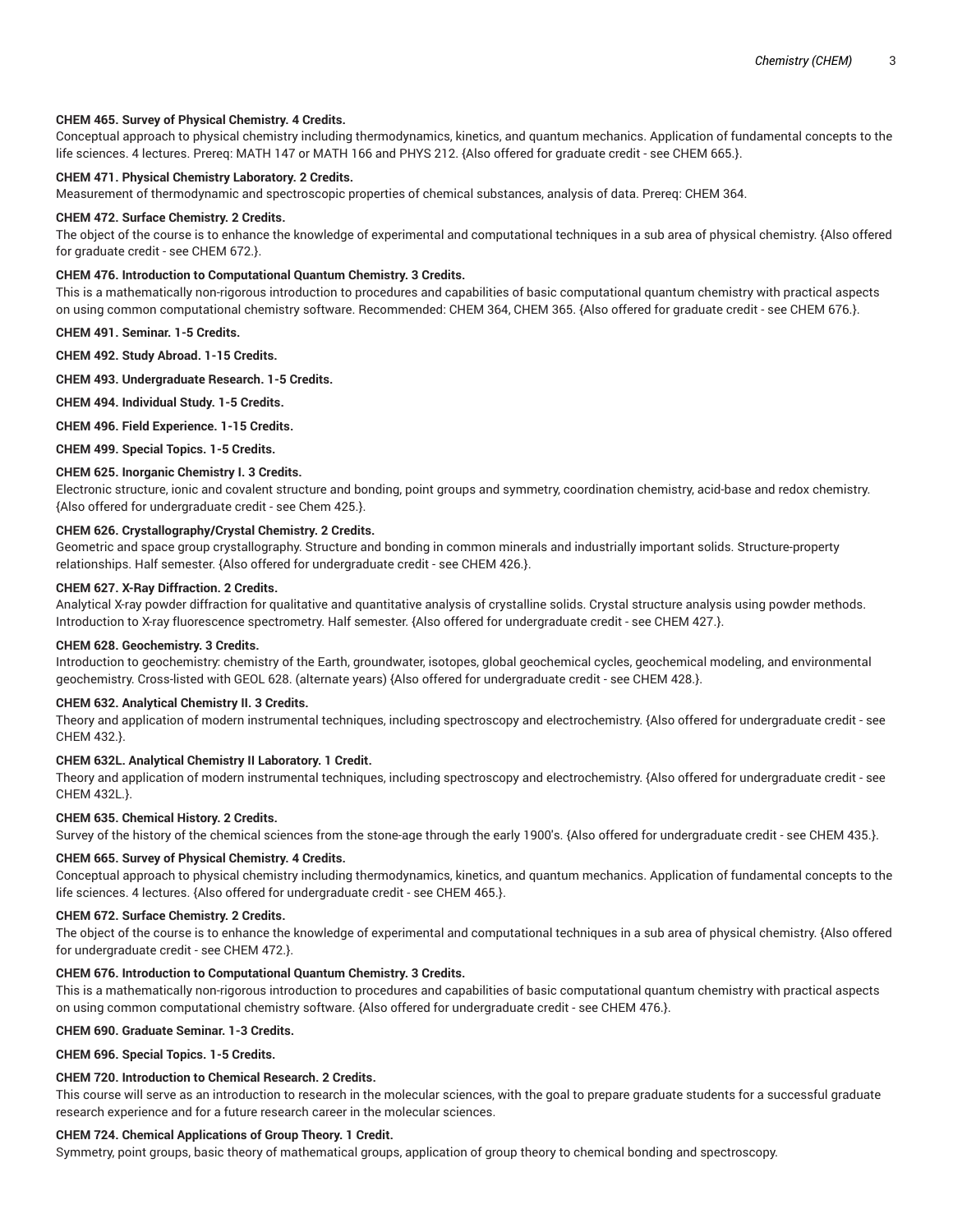## **CHEM 725. Advanced Survey of Inorganic Chemistry. 4 Credits.**

This course is an advanced survey course in Inorganic Chemistry. It emphasizes structure, electronic and magnetic properties, bonding, and symmetry of inorganic compounds, including organometallic and coordination complexes, and their reactivities. Topics also include main-group chemistry, solidstate materials, Lewis acid-base chemistry, oxidation-reduction reactions, and an introduction to physical methods used to probe the properties and track reactions of inorganic compounds.

## **CHEM 726. Photochemistry and Photophysics. 4 Credits.**

Fundamental principles in photochemistry and photophysics, rules for electronic transitions, energy transfer, electron transfer, photochemical reactions of organic chromophores (carbonyls, alkenes, enones, aromatics), singlet oxygen, photochemistry in organized and constrained media, organic solid state photochemistry, instrumental methods in photophysics, application of photochemistry. Prereq: CHEM 625, CHEM 724.

## **CHEM 727. Organometallic Chemistry. 3 Credits.**

Synthesis, reactivity, and bonding in organometallic compounds. Prereq: CHEM 425 or CHEM 625.

## **CHEM 728. Physical Methods for Chemical and Biomolecular Research. 2 Credits.**

Fundamentals and applications of physical methodologies, with emphasis on spectroscopic methods, used to probe molecular structure and the structural basis of reactivity. Covers optical, chirooptical, vibrational, paramagnetic resonance, and nuclear spectroscopic methods along with their applications to the study of molecular and biomolecular systems. Prereq: CHEM 625 or BIOC 665.

## **CHEM 729. X-Ray Structure Determination. 2 Credits.**

Use of single crystal X-ray diffraction data to determine molecular and crystal structures. Half semester.

## **CHEM 730. Separations. 2 Credits.**

Theory of equilibrium chemistry in aqueous and nonaqueous systems; principles of chromatographic and other separation techniques. Prereq: CHEM 632.

## **CHEM 732. Advanced Analytical Chemistry. 4 Credits.**

Theoretical basis and application of several modern chemical analysis techniques. The focus will be the application of electrochemistry, chromatography, electrophoresis, and mass spectrometry in the chemical and biochemical analysis.

## **CHEM 734. Instrumentation Electronics. 5 Credits.**

Design and operation of digital and analog circuits used in chemical instrumentation, computer interfacing. Includes laboratory. Prereq: CHEM 632.

## **CHEM 736. Mass Spectrometry. 2 Credits.**

Theory and application of mass spectrometry in analysis, tandem mass spectrometry, ionization techniques. Half semester. Prereq: CHEM 632.

## **CHEM 741. Physical Organic Chemistry I. 4 Credits.**

Principles governing the reactivity of organic compounds and methods for determining reaction mechanisms.

## **CHEM 742. Physical Organic Chemistry II. 2 Credits.**

Aromaticity, electrophilic substitution, Woodward-Hoffman rules. Half semester. Prereq: CHEM 741.

## **CHEM 743. Reactive Intermediates. 2 Credits.**

Radicals, carbenes, nitrenes, arynes, carbenium ions, survey of other reactive intermediates. Half semester. Prereq: CHEM 741.

# **CHEM 744. Organic Spectroscopy. 2 Credits.**

Structure elucidation by spectrometric methods, including infrared, mass spectrometry, UV, and nuclear magnetic resonance. Interpretation of 2-D NMR spectra. Half semester.

## **CHEM 745. Organic Synthesis. 4 Credits.**

Functional group synthesis, synthetic design, stereochemical control. Prereq: CHEM 741.

## **CHEM 746. Advanced NMR Spectrometry. 2 Credits.**

Theory of pulsed FT-NMR, instrumentation, pulse sequences (with emphasis on multipulse experiments), two-dimensional NMR and applications. Half semester. Prereq: CHEM 744.

#### **CHEM 747. Heterocycles. 2 Credits.**

Synthesis of heterocycles, aromaticity, organometallic chemistry, nucleosides, natural products. Prereq: CHEM 745.

## **CHEM 748. Total Synthesis of Natural Products. 2 Credits.**

Retrosynthetic analysis, total synthesis, terpenes, alkaloids will be studied. Prereq: CHEM 745.

## **CHEM 754. Organic Spectroscopy Laboratory. 1 Credit.**

Laboratory to accompany 744, with emphasis on NMR techniques. Half semester. Coreq: CHEM 744.

## **CHEM 759. Intermediate Physical Chemistry. 4 Credits.**

Fundamental principles of physical chemistry including quantum chemistry, spectroscopy, molecular thermodynamics, and kinetics.

# **CHEM 760. Statistical Thermodynamics. 4 Credits.**

Macroscopic and microscopic models for the study of equilibrium properties of pure phases and solutions.

## **CHEM 761. Optical Spectroscopy. 2 Credits.**

Theory and practice of modern spectroscopic methods. Emphasis on visible and ultraviolet wavelength ranges. Half semester. Prereq: CHEM 632.